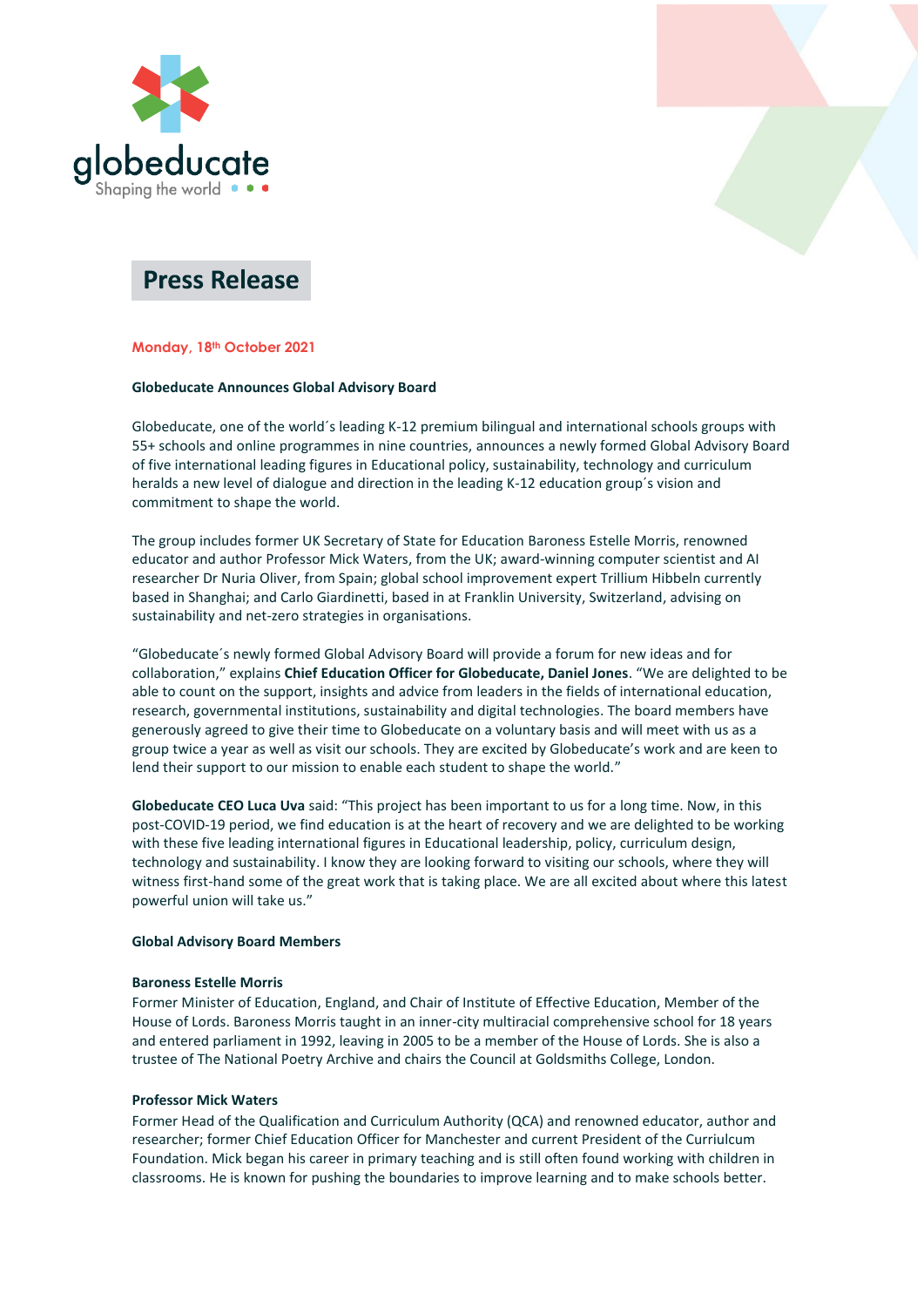



#### **Dr Nuria Oliver**

Award-winning researcher and Fellow of European Association of Artificial Intelligence; Computer Scientist, Ph.D from Media Lab Massachusetts Institute of Technology (MIT). Youngest female member of the Spanish Royal Academy of Engineering and named Engineer of the Year by the Professional Association of Telecommunication Engineers of Spain (PATE), Nuria is an inventor and is passionate about making inspiring young people to pursue careers in technology, and to make technology more accessible to non-technical audiences.

#### **Carlo Giardinetti**

Sustainability Lead Advisor, Deloitte. Dean of Executive Education, Franklin University, Switzerland. Carlo specialises in continuing and executive education, and brings a diverse range of experience – from professional football and hospitality to leadership coaching – to his role. He is currently researching financing net-zero strategies for organisations.

#### **Trillium Hibbeln**

Associate Director for Accreditation and School Improvement for the Commission on International Education at NEASC (New England Association of Schools and Colleges.) In this role, Trillium supports 300 + schools in 82 countries as they seek to transform into learning communities of the future. Trillium founded non-profit organisation, the Power of Education, which operates a KG to grade 9 school and community development program in Port-au-Prince, Haiti, and is passionate about educational access and quality in developing countries, education in crisis and girl's education.

 $(1/2)$ 

#### **About Globeducate**

We prepare each student to be a global citizen who can shape the world.

Globeducate is one of the leading international K12 education groups in the world, a network of 55 premium bi-lingual and international schools, as well as online programmes, educating 28,000 students in nine countries.

Globeducate schools ensure that our students develop skills and abilities beyond the purely academic. Our students learn how to play their part in shaping the future; how to tackle the unprecedented social, economic and environmental challenges that are reshaping our global communities. Our teachers, counsellors and partners prepare this generation for jobs that have not yet been created, for technologies that have not yet been invented, and to solve problems that have not yet been anticipated.

A Globeducate school creates opportunities to connect with students from our schools across the world to come together, in person or online, for sport, music, arts, academic challenges and to work with others to help build a more equal, fair and sustainable world.

A crucial part of providing an excellent education, Globeducate teachers inspire our students to find their voice in this world. They encourage them to understand world events and to think about their